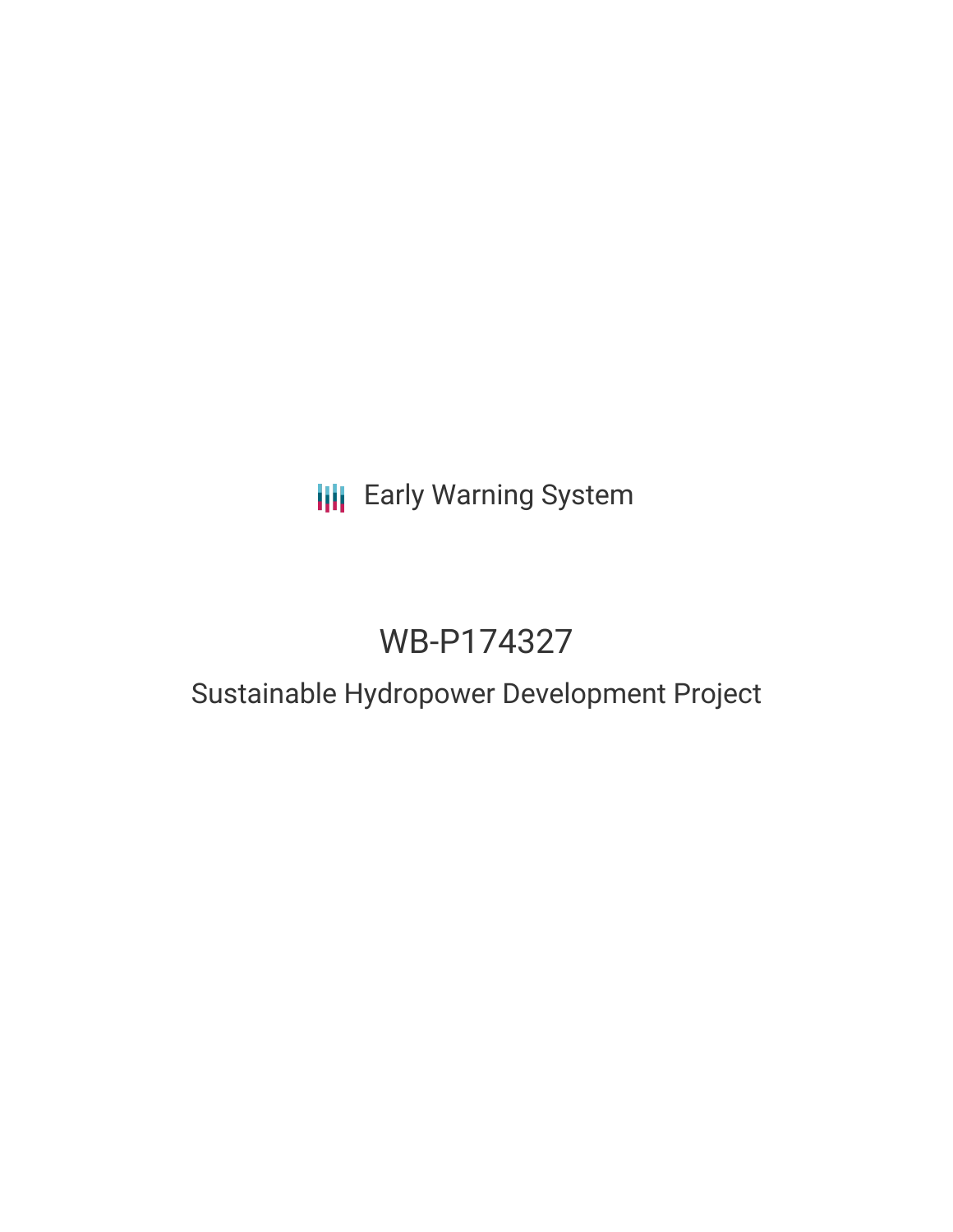

#### **Quick Facts**

| <b>Countries</b>              | Bhutan               |
|-------------------------------|----------------------|
| <b>Financial Institutions</b> | World Bank (WB)      |
| <b>Status</b>                 | Proposed             |
| <b>Bank Risk Rating</b>       | U                    |
| <b>Borrower</b>               | Government of Bhutan |
| <b>Sectors</b>                | Hydropower           |
| <b>Investment Type(s)</b>     | Grant                |
| <b>Grant Amount (USD)</b>     | $$2.50$ million      |
| <b>Project Cost (USD)</b>     | \$3.93 million       |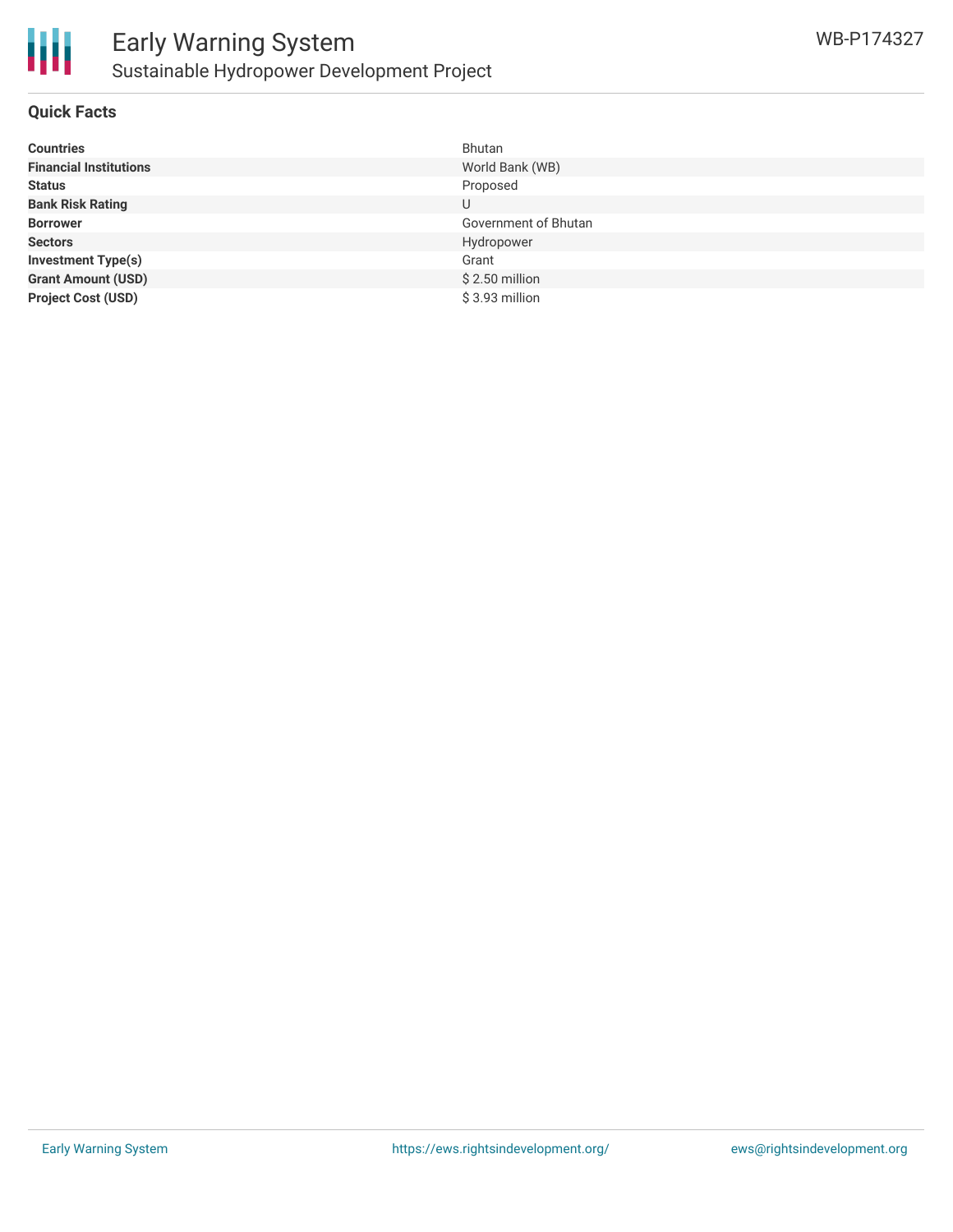

#### **Project Description**

According to the website, "The Project Development Objective is to strengthen the capacity of the power sector agencies in Bhutan to plan and prepare regional hydropower and transmission line projects following international good practices."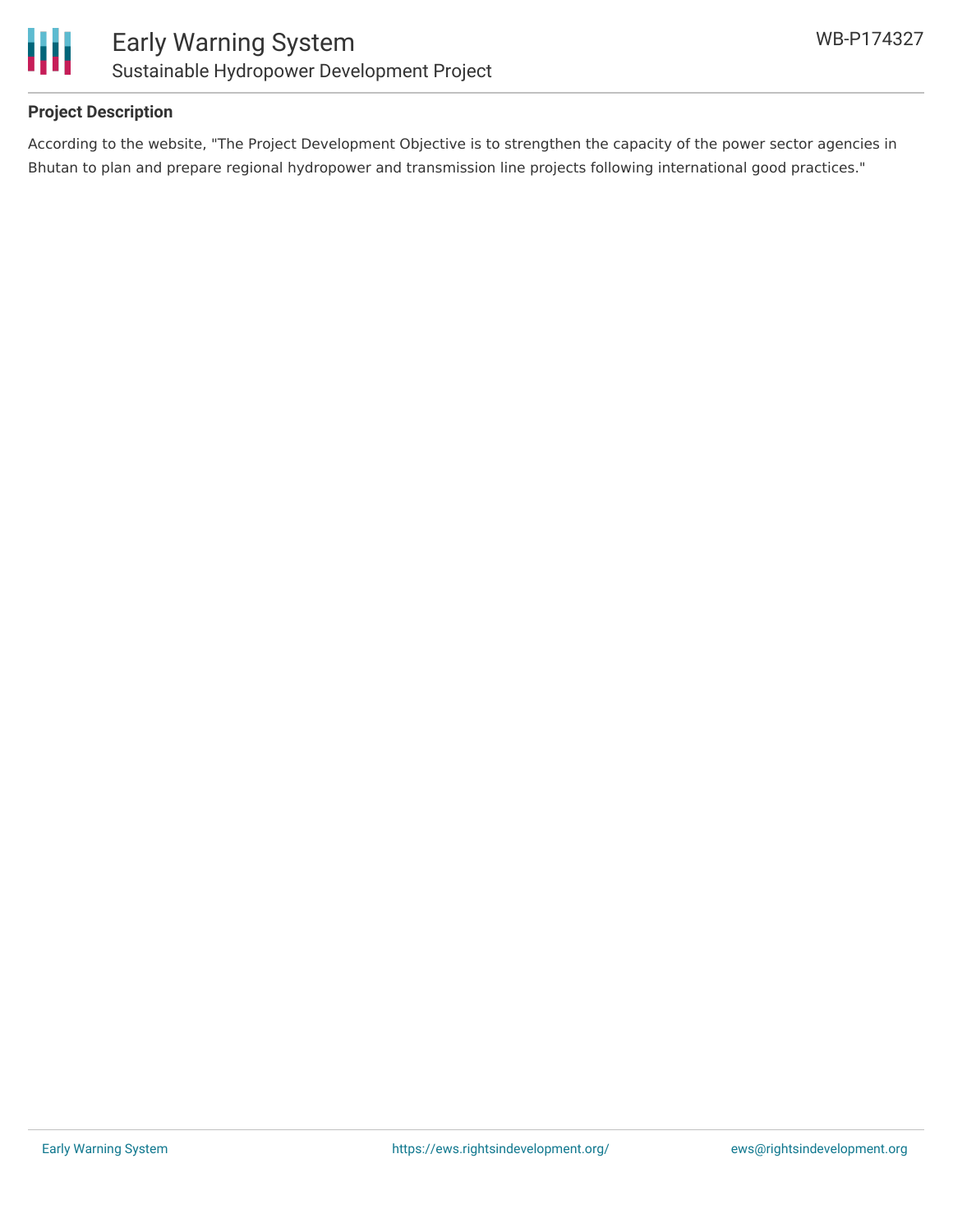

## Early Warning System Sustainable Hydropower Development Project

### **Investment Description**

World Bank (WB)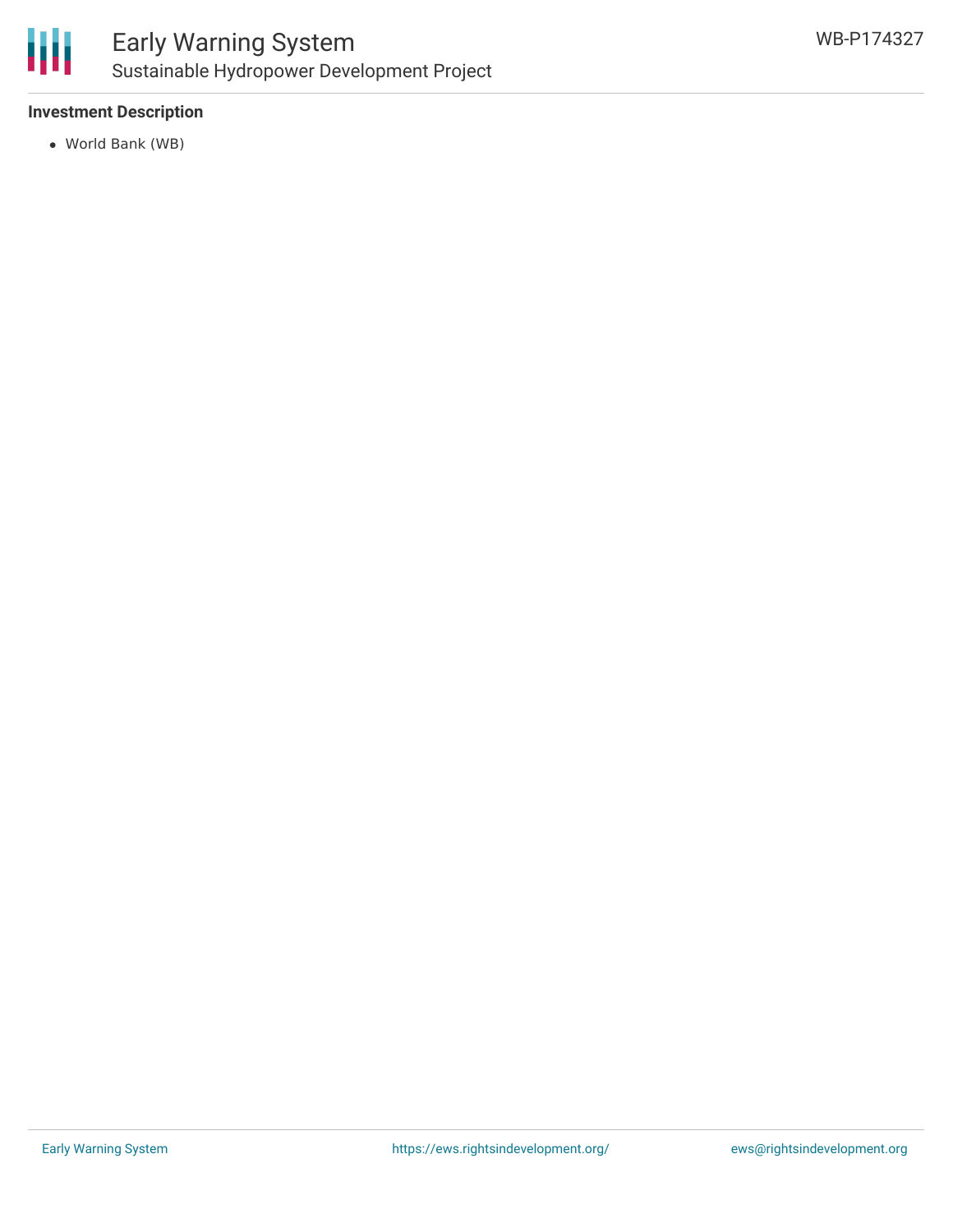### **Contact Information**

Project contacts not available at the time of disclosure.

#### ACCESS TO INFORMATION

To submit an information request for project information, you will have to create an account to access the Access to Information request form. You can learn more about this process at: https://www.worldbank.org/en/access-toinformation/request-submission

#### ACCOUNTABILITY MECHANISM OF THE WORLD BANK

The World Bank Inspection Panel is the independent complaint mechanism and fact-finding body for people who believe they are likely to be, or have been, adversely affected by a World Bank-financed project. If you submit a complaint to the Inspection Panel, they may investigate to assess whether the World Bank is following its own policies and procedures for preventing harm to people or the environment. You can contact the Inspection Panel or submit a complaint by emailing ipanel@worldbank.org. Information on how to file a complaint and a complaint request form are available at: https://www.inspectionpanel.org/how-tofile-complaint